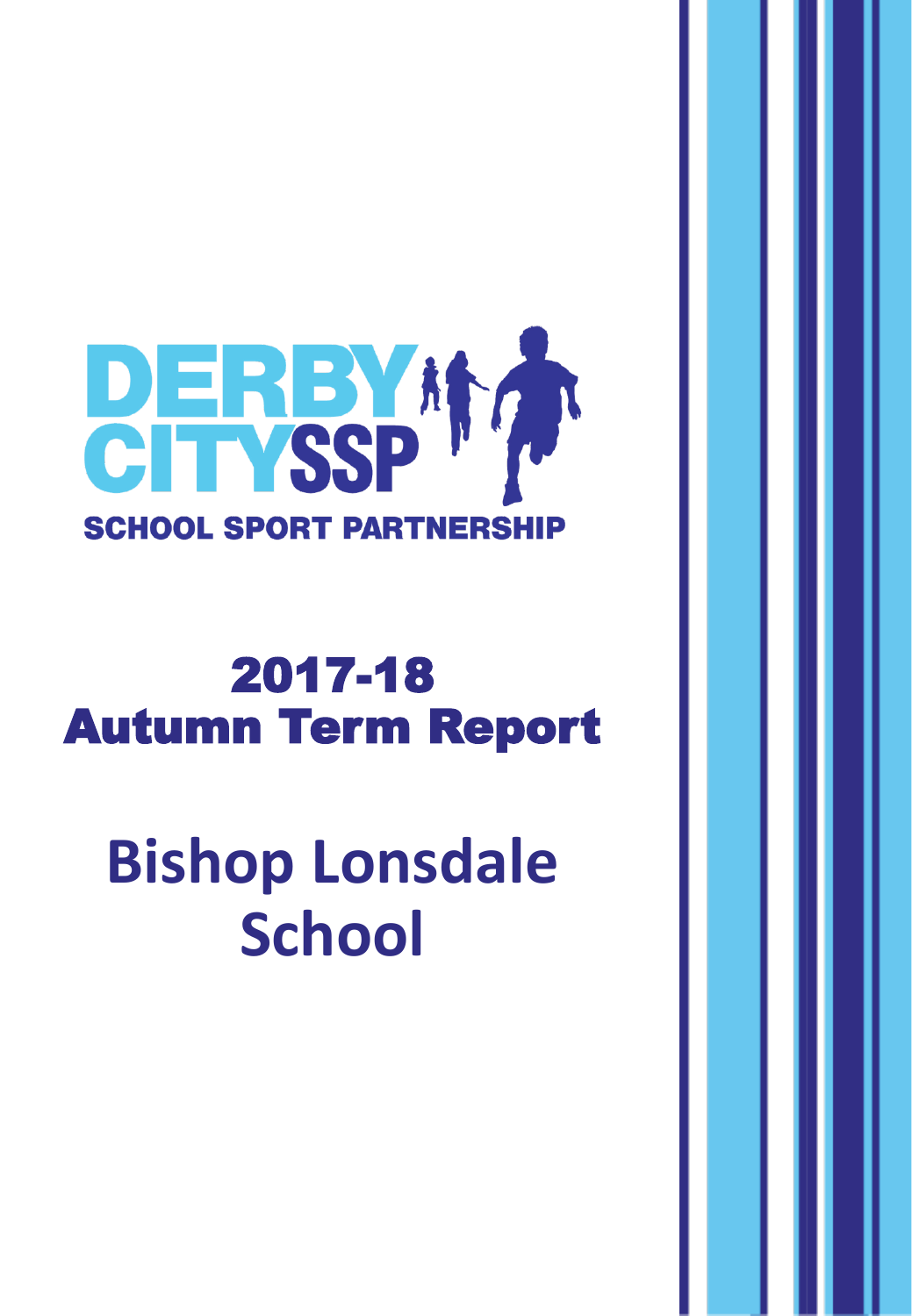

PHYSICAL EDUCATION, SCHOOL SPORT & PHYSICAL ACTIVITY PLAN 2017-18



We are delighted that BISHOP LONSDALE school has affiliated to Derby City School Sport Partnership 2017-18.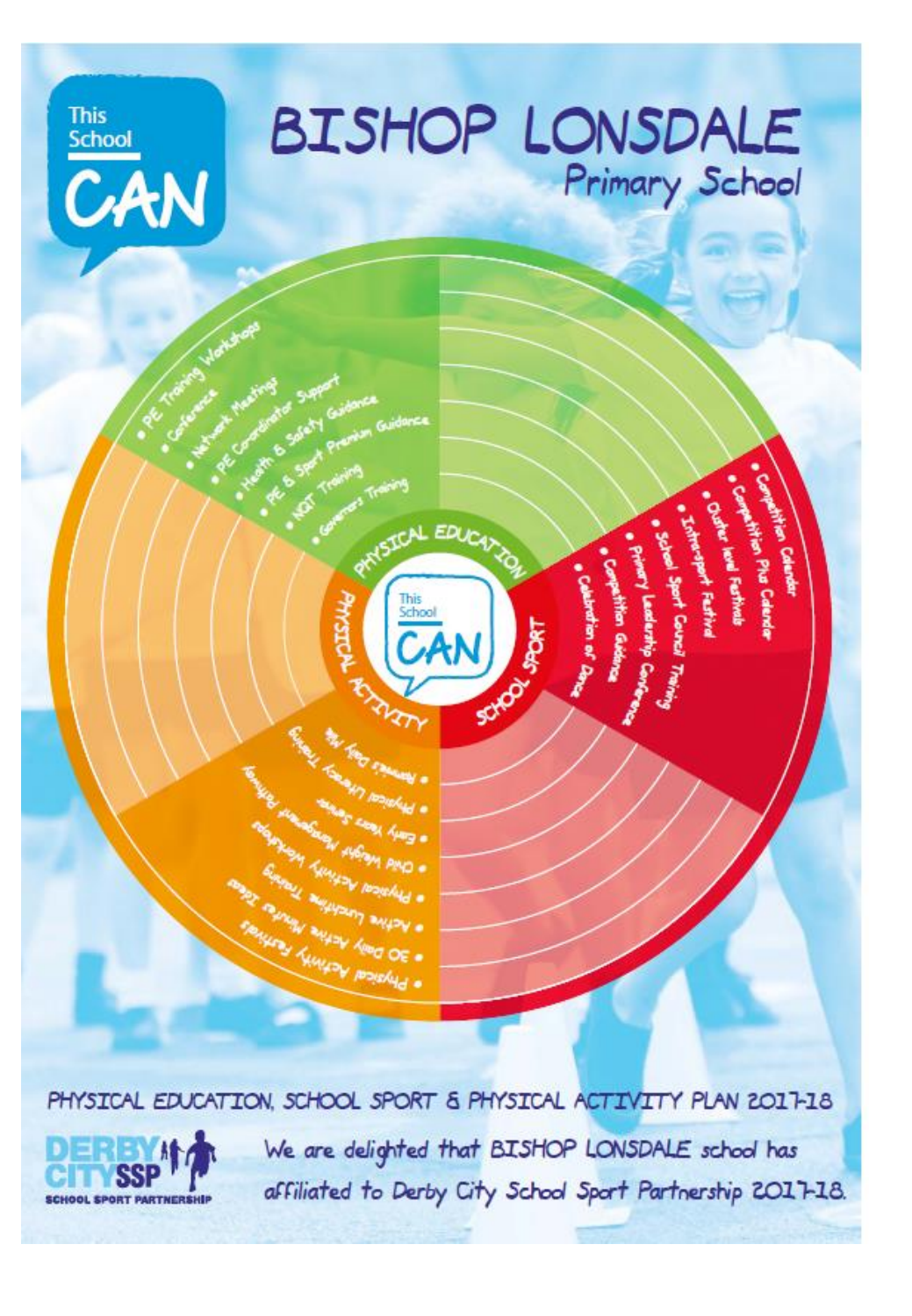### The Primary PE and Sport Premium

The Primary PE and Sport Premium must be used to fund additional and sustainable improvements to the provision of PE and sport, for the benefit of primary-aged pupils, to encourage the development of healthy, active lifestyles.

#### **Vision:**

All pupils leaving primary school physically literate and with the knowledge, skills and motivation necessary to equip them for a healthy lifestyle and lifelong participation in physical activity and sport.

#### **Objective:**

To achieve self-sustaining improvement in the quality of PE and sport in primary schools.

#### **Indicators of such improvement should include:**

- The engagement of all pupils in regular physical activity kick-starting healthy active lifestyles
- The profile of PE and sport being raised across the school as a tool for whole school improvement
- Increased confidence, knowledge and skills of all staff in teaching PE and sport
- Broader experience of a range of sports and activities offered to all pupils
- Increased participation in competitive sport

#### **As an affiliated school, we will work together to:**

- offer a wide range of opportunities in PE, Sport and Physical Activity
- ensure more young people benefit from PE, Sport and Physical Activity
- improve PE, Sport and Physical Activity delivery and practice
- develop teachers' knowledge, skills and confidence
- raise standards in your school
- celebrate and advocate PE and Sport
- raise aspirations through inspiring and motivating young people
- bring out the best in young people
- ensure the next generation are active, healthy citizens



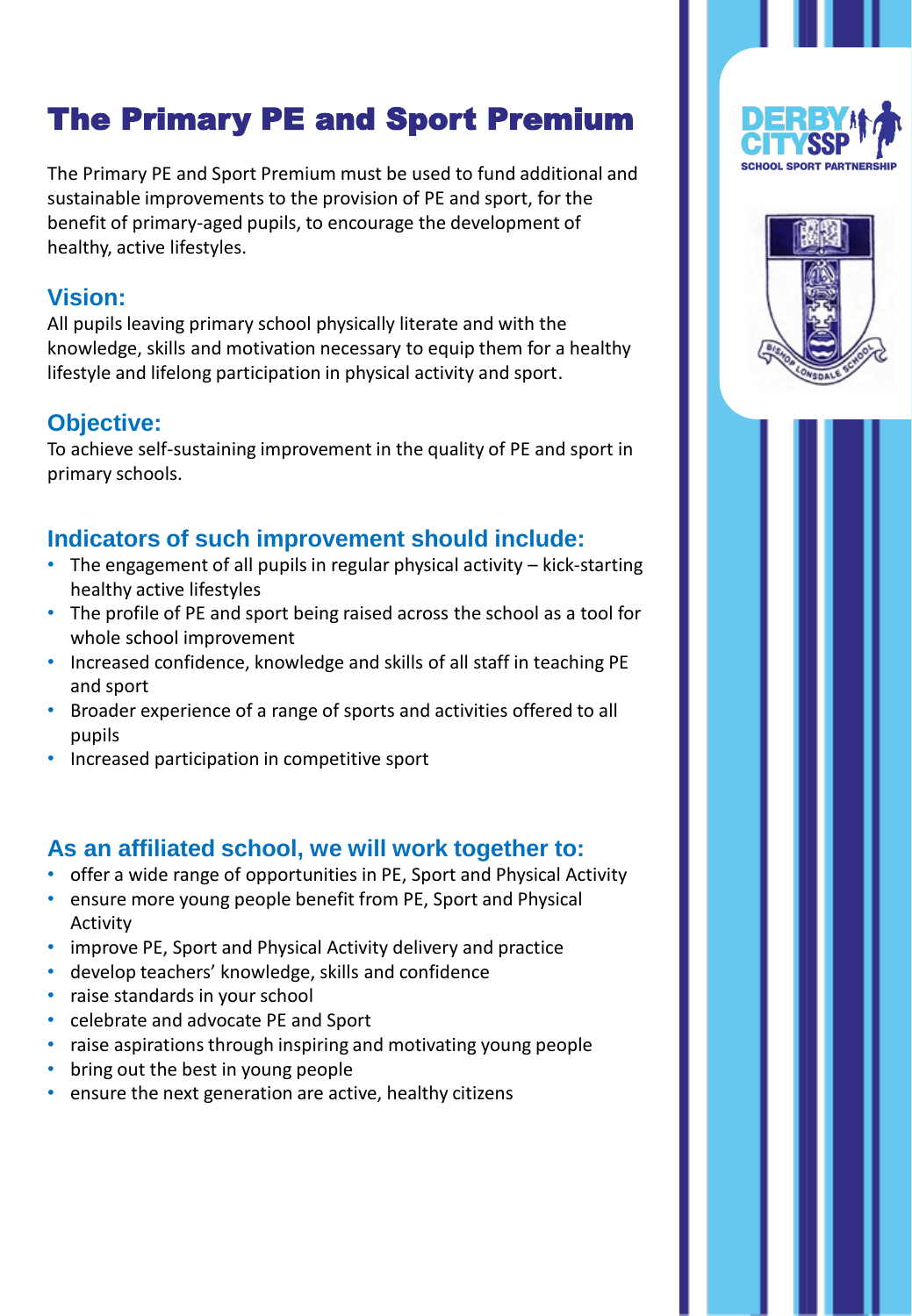



# Autumn Term Uptake

| <b>AUTUMN TERM EVENTS &amp; FESTIVALS</b> |            | <b>Attended</b>         |
|-------------------------------------------|------------|-------------------------|
| Footgolf                                  | 20/09/2017 |                         |
| Primary Cross Country Lg1                 | 27/09/2017 |                         |
| Yr 5/6 Mixed Mini Soccer                  | 28/09/2017 | $\checkmark$            |
| Primary Cross Country Lg2                 | 04/10/2017 |                         |
| Yr 5/6 Girls Mini Soccer                  | 05/10/2017 |                         |
| Primary Cross Country Championships       | 11/10/2017 |                         |
| Multi-Sports Festival KS1                 | 12/10/2017 |                         |
| Multi-Sports Festival KS2                 | 12/10/2017 |                         |
| Primary Leadership Conference             | 16/10/2017 |                         |
| <b>Bikeabilty Plus</b>                    | 17/10/2017 |                         |
| <b>Bikeabilty Primary</b>                 | 17/10/2017 |                         |
| Primary Cross Country Relays              | 18/10/2017 |                         |
| Sitting Volleyball                        | 19/10/2017 |                         |
| OAA Challenge                             | 20/10/2017 |                         |
| <b>Basketball Plus</b>                    | 31/10/2017 |                         |
| Yr 6/7 Boys Futsal                        | 01/11/2017 |                         |
| Primary Duathlon                          | 02/11/2017 |                         |
| Born to Move Festival                     | 03/11/2017 |                         |
| Yr 6/7 Girls Futsal                       | 07/11/2017 |                         |
| <b>Football Plus</b>                      | 09/11/2017 |                         |
| Yr 5/6 Team Table Tennis                  | 09/11/2017 |                         |
| <b>Benchball Festival</b>                 | 10/11/2017 |                         |
| <b>American Football Festival</b>         | 15/11/2017 |                         |
| Yr 5/6 Cyclo Cross                        | 16/11/2017 | $\checkmark$            |
| <b>Active Learning Festival</b>           | 20/11/2017 |                         |
| F/KS1 Fundamentals Festival               | 22/11/2017 |                         |
| Yr 5/6 Girl's Football Festival           | 23/11/2017 |                         |
| Yr 4/5 Futsal                             | 28/11/2017 |                         |
| Yr 3/4 Fitness is Fun Festival            | 29/11/2017 |                         |
| Yr 5/6 Gymnastics                         | 30/11/2017 | ✓                       |
| <b>Festive Festival</b>                   | 12/12/2017 | $\checkmark$            |
| #ThisGirlCan @ Christmas                  | 15/12/2017 | $\overline{\checkmark}$ |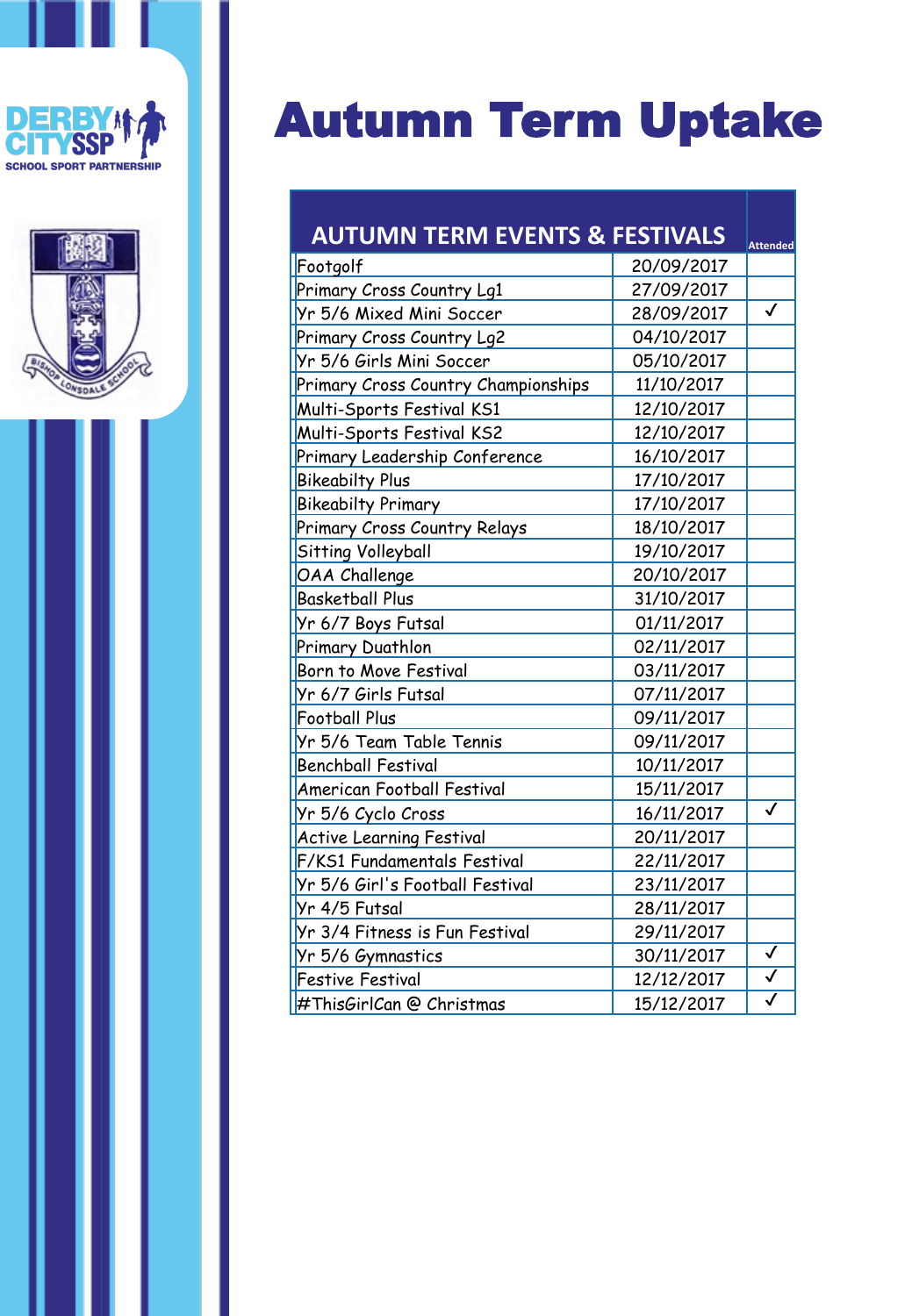## Autumn Term Training

#### **AUTUMN TERM PROFESSIONAL DEVELOPMENT**

| 10/10/2017<br>Activate your School<br>30/10/2017<br>NQT Day 1<br>31/10/2017<br>Curriculum Swimming<br>07/11/2017<br><b>Active Learning</b> |
|--------------------------------------------------------------------------------------------------------------------------------------------|
|                                                                                                                                            |
|                                                                                                                                            |
|                                                                                                                                            |
|                                                                                                                                            |
| 17/11/2017<br>Gymnastics/Dance                                                                                                             |
| 28/11/2017<br>Policy Writing                                                                                                               |
| 04/12/2017<br>NQT Day 2                                                                                                                    |
| Safe Practice in PE<br>05/12/2017                                                                                                          |
| 07/12/2017<br>Safe Practice in PE                                                                                                          |



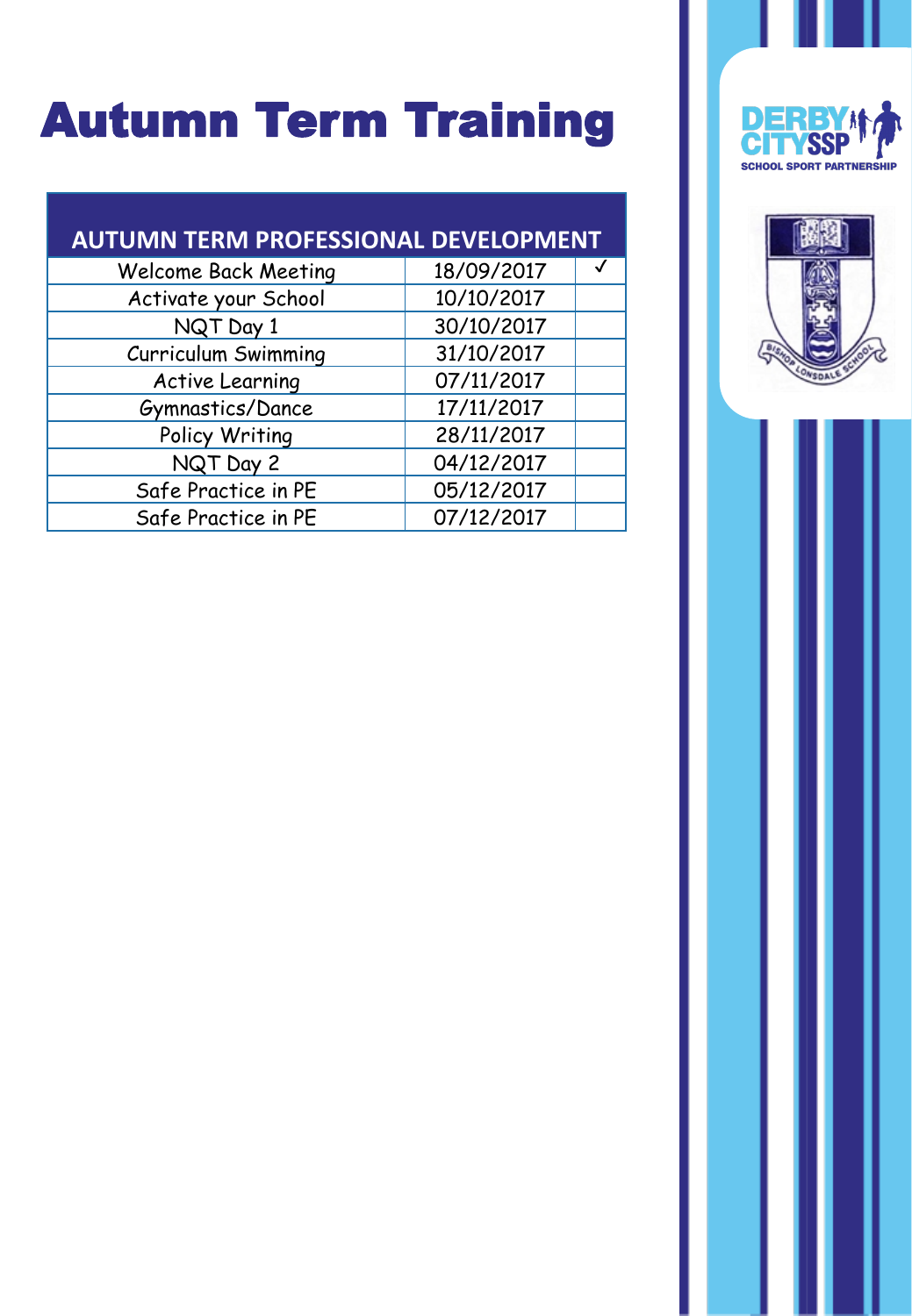





#### **SCHOOL SPORT & PHYSICAL ACTIVITY DATA**

|                          |            |       |             | <b>Total</b>     |  |
|--------------------------|------------|-------|-------------|------------------|--|
| <b>Events/Comps</b>      | Day/Date   | Girls | <b>Boys</b> | <b>Attendees</b> |  |
|                          |            |       |             |                  |  |
| Y5/6 Mixed Mini Soccer   | 28/09/2017 | 3     | 7           | 10               |  |
|                          |            |       |             |                  |  |
| Yr 5/6 Cyclo Cross       | 16/11/2017 | 3     | 3           | 6                |  |
|                          |            |       |             |                  |  |
| Yr 5/6 Gymnastics        | 30/11/2017 | 6     | 0           | 6                |  |
|                          |            |       |             |                  |  |
| <b>Festive Festival</b>  | 12/12/2017 | 0     | 10          | 10               |  |
|                          |            |       |             |                  |  |
| #ThisGirlCan @ Christmas | 15/12/2017 | 15    | 0           | 15               |  |
|                          |            |       |             |                  |  |

**Impact:**

- **Broader experience of a range of sports and activities offered to pupils**
- **Increased participation in inter school competitions**
- **Pupils are motivated to be active and enjoy taking part in competitions and festivals**

#### **PE, School Sport & Physical Activity**

Breakfast Briefing September 2017

#### Summary:

Schools were provided with an update regarding the Primary PE & Sport Premium Funding. In addition, the SSP shared information about the opportunities for 2017-18 in PE, School Sport and Physical Activity for Derby City schools. Delegates were encouraged to network with schools and organisations throughout the session.

#### Impact:

- Schools provided with latest update regarding Primary PE & Sport Premium Funding from Sept 2017 and effective usage of the funding
- SSP Activity Wheel 2017/18 shared, enabling schools to shape their individual school plan for PE, School Sport and Physical Activity
- Calendar of events for 2017/18 shared to allow schools to identify range of opportunities to benefit pupils next year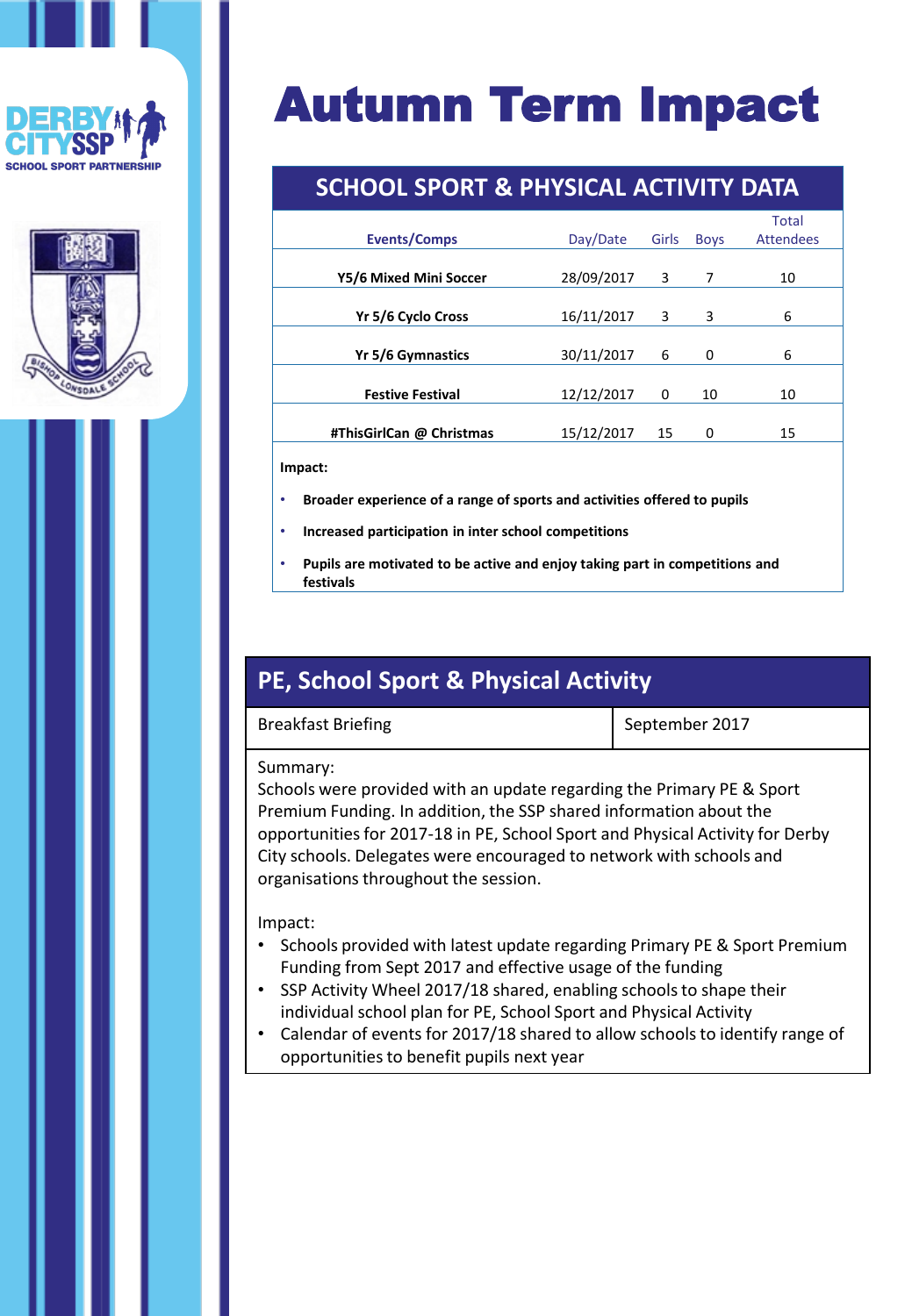# Spring Term Uptake

| Events/Comps                           | Date       | Booked       |
|----------------------------------------|------------|--------------|
| Primary Individual Table Tennis        | 11/01/2018 |              |
| Primary Badminton Festival             | 15/01/2018 |              |
| Winter Seasonal Walk (AM)              | 16/01/2018 |              |
| Winter Seasonal Walk (PM)              | 16/01/2018 |              |
| Primary Boccia                         | 17/01/2018 |              |
| DCCT U11's Football Tournament (Day 1) | 17/01/2018 |              |
| DCCT U11's Football Tournament (Day 2) | 18/01/2018 |              |
| DCCT U11's Football Tournament (Day 1) | 19/01/2018 |              |
| Yr 5/6 Girl's Football Festival        | 25/01/2018 | $\checkmark$ |
| Primary New Age Kurling                | 30/01/2018 | ✓            |
| KS1 Fitness is Fun Festival (AM)       | 31/01/2018 |              |
| KS1 Fitness is Fun Festival (PM)       | 31/01/2018 |              |
| Yr 3/4 Gymnastics (AM)                 | 01/02/2018 | $\checkmark$ |
| Yr 3/4 Gymnastics (PM)                 | 01/02/2018 |              |
| F/KS1 Fundamentals Festival (AM)       | 06/02/2018 |              |
| F/KS1 Fundamentals Festival (PM)       | 06/02/2018 |              |
| American Football Superbowl Festival   | 07/02/2018 |              |
| Yr 5/6 Sports Hall Athletics (AM)      | 08/02/2018 |              |
| Yr 5/6 Sports Hall Athletics (PM)      | 08/02/2018 | ✓            |
| Multi-Sports Festival KS1 (AM)         | 14/02/2018 |              |
| Multi-Sports Festival KS2 (PM)         | 14/02/2018 |              |
| Yr 5/6 Mini Basketball                 | 15/02/2018 |              |
| Cheerleading Festival                  | 27/02/2018 | ✓            |
| KS1 Sports Hall Athletics              | 28/02/2018 |              |
| Yr 3/4 Sports Hall Athletics           | 28/02/2018 |              |
| Yr 5/6 Cyclo Cross                     | 06/03/2018 |              |
| Celebration of Dance (PM)              | 08/03/2018 |              |
| Celebration of Dance (EVE)             | 08/03/2018 |              |
| Celebration of Dance (AM)              | 09/03/2018 |              |
| Celebration of Dance (PM)              | 09/03/2018 |              |
| Quiksticks Hockey Festival             | 13/03/2018 |              |
| Yr 5/6 Tag Rugby Megafest              | 15/03/2018 |              |
| Fundamentals Festival (AM)             | 21/03/2018 |              |
| Fundamentals Festival (PM)             | 21/03/2018 |              |
| Yr 5/6 Girl's Football Festival        | 22/03/2018 |              |
| Alternative Ball Sports Festival       | 22/03/2018 |              |
| KS1 Egg Hunt                           | 23/03/2018 |              |
| Workshops/Networking                   | Date       | Booked       |
| Celebration of Dance Choreography      | 08/01/2018 |              |
| SSP Conference                         | 23/01/2018 |              |
| LTA Inclusive Tennis                   | 23/01/2018 |              |
| <b>Inclusive PE</b>                    | 29/01/2018 |              |
| Governors Training                     | 30/01/2018 |              |
| NQT Day 3                              | 05/02/2018 |              |
| Physical Literacy                      | 15/02/2018 |              |
| Primary PE Sports Premium              | 27/02/2018 |              |
| <b>Active Storytelling</b>             | 02/03/2018 |              |
| Games/Fitness is FUN/OAA               | 16/03/2018 |              |
|                                        |            |              |